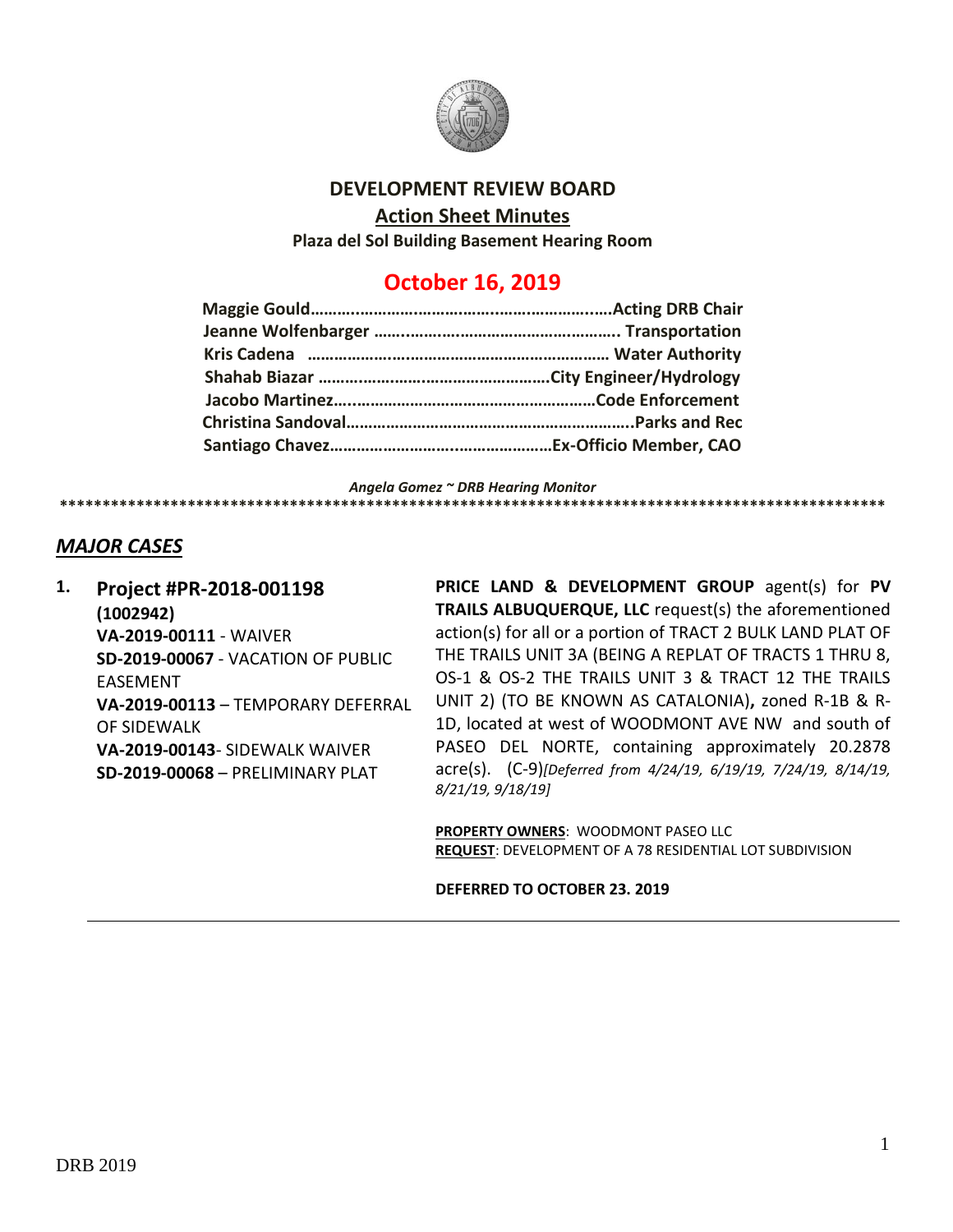| 2. | Project #PR-2019-002651<br>(1000530)<br>SD-2019-00133 - VACATION OF RIGHT OF<br><b>WAY</b>                                    | TIERRA WEST LLC agent(s) for AIRPORT PARKING<br>request(s) the aforementioned action(s) for all or a portion<br>of SUNPORT BLVD SE west of UNIVERSITY BLVD SE<br>containing approximately 0.1609 acre(s). (M-15) ) [Deferred<br>from 8/21/19, 9/11/19, 10/2/19]                                                                        |
|----|-------------------------------------------------------------------------------------------------------------------------------|----------------------------------------------------------------------------------------------------------------------------------------------------------------------------------------------------------------------------------------------------------------------------------------------------------------------------------------|
|    |                                                                                                                               | <b>PROPERTY OWNERS: R &amp; B LLC</b><br><b>REQUEST: VACATION OF A PORTION OF SUNPORT BLVD PUBLIC RIGHT-</b><br>OF-WAY                                                                                                                                                                                                                 |
|    |                                                                                                                               | DEFERRAL REQUESTED TO OCTOBER 30TH 2019 AT THE<br><b>APPLICANT'S REQUEST</b>                                                                                                                                                                                                                                                           |
| 3. | Project #PR-2019-002874<br>(1000771)<br>SD-2019-00172 - EXTENSION OF<br><b>INFRASTRUCTURE IMPROVEMENTS</b><br>AGREEMENT (IIA) | ALLEN SIGMON REAL ESTATE GROUP, LLC request(s) the<br>aforementioned action(s) for all or a portion of TRACT C<br>PLAT OF TRACTS A, B & C COTTONWOOD POINTE, zoned<br>NR-BP, located at 9651 IRVING BLVD NW between IRVING<br>BLVD NW and EAGLE RANCH RD NW, containing<br>approximately 6.7675 acre(s). (B-13)[Deferred from 10/2/19] |
|    |                                                                                                                               | PROPERTY OWNERS: EAGLE VISTA LLC ATTN: BRAD B ALLEN<br><b>REQUEST: EXTENSION OF INFRASTRUCTURE IMPROVEMENTS</b><br>AGREEMENT                                                                                                                                                                                                           |
|    | DEFERRED TO OCTOBER 23 <sup>RD</sup> , 2018.                                                                                  |                                                                                                                                                                                                                                                                                                                                        |

# *MINOR CASES*

| 4. | Project # PR-2019-002841<br>SD-2019-00185 - PRELIMINARY/FINAL<br><b>PLAT</b> | WAYJOHN SURVEYING INC. agent(s) for FREDERICK REED<br>request(s) the aforementioned action(s) for all or a portion<br>of: 011LTS 7 THRU 12 X LT 13 EXC S10FT VALLEY VIEWADD<br>LOT 7, BLOCK 11, SUBDIVISION VALLEY VIEW ADDN, zoned<br>MX-T, located at 323 JEFFERSON ST SE, Albuquerque, NM,<br>containing approximately 0.4735 acre(s). (K-17) |
|----|------------------------------------------------------------------------------|--------------------------------------------------------------------------------------------------------------------------------------------------------------------------------------------------------------------------------------------------------------------------------------------------------------------------------------------------|
|    |                                                                              | <b>PROPERTY OWNERS: 321 JEFFERSON LLC</b><br><b>REQUEST: CONSOLIDATE 7 LOTS INTO 1 LOT</b>                                                                                                                                                                                                                                                       |
|    |                                                                              | IN THE MATTER OF THE AFOREMENTIONED APPLICATION,<br>BEING IN COMPLIANCE WITH ALL APPLICABLE REQUIREMENTS<br>OF THE DPM AND THE IDO, THE DRB HAS APPROVED THE<br>PRELIMINARY/FINAL PLAT. FINAL SIGN OFF IS DELEGATED TO:                                                                                                                          |

**PLANNING FOR UTILITY/AMAFCA SIGNATURES AND AGIS DXF.**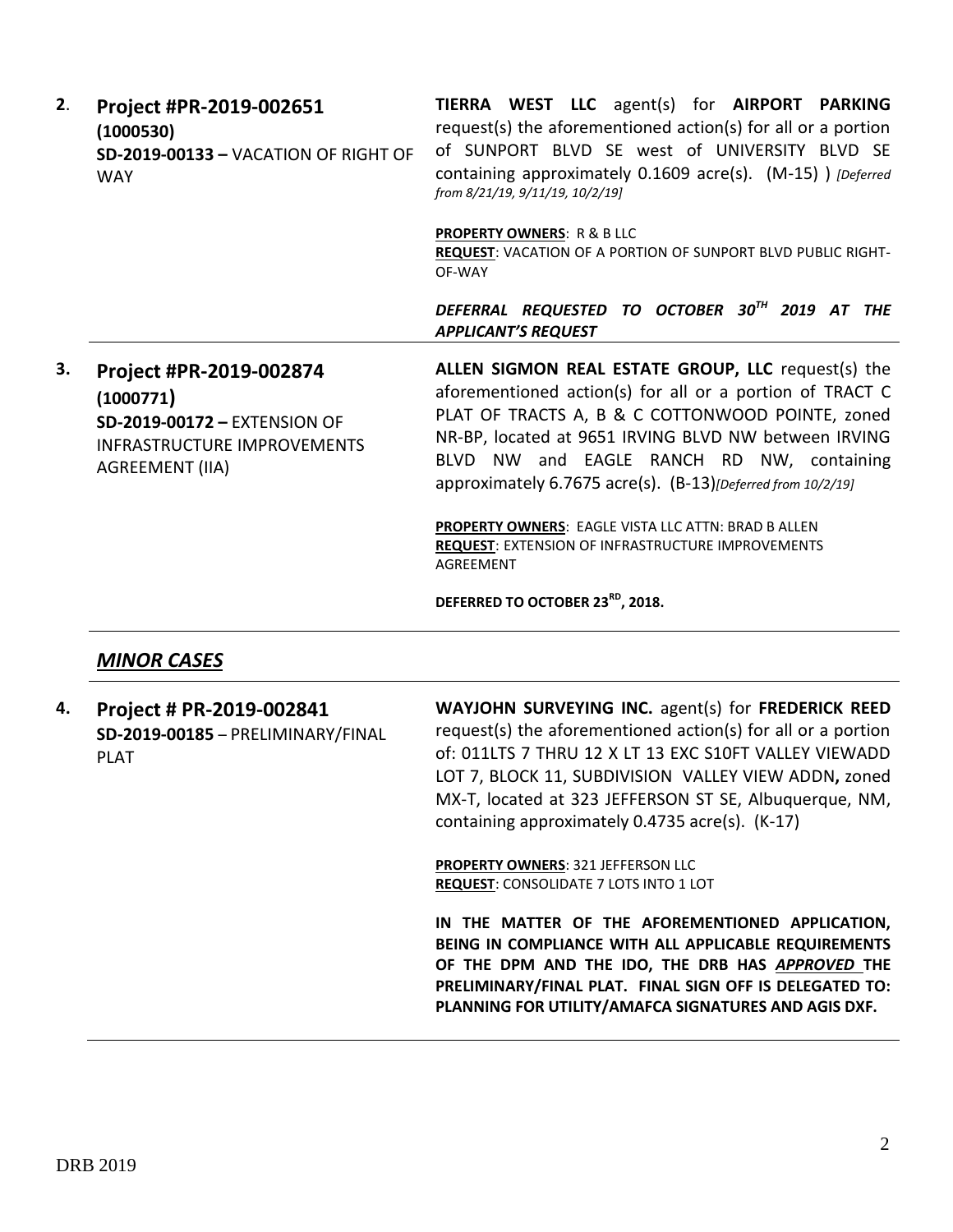**5. Project #PR-2018-001695 (1003445) SD-2019-00167** – AMENDMENT TO INFRASTRUCTURE LIST (IL)

**HUITT-ZOLLARS** agent(s) for **NOVUS PROPERTIES LLC – MICHAEL MONTOYA** request(s) he aforementioned action(s) for all or a portion of TRACTS A2B of PLAT OF TRACTS A2A & A2B FOUNTAIN HILLS PLAZA SUBDIVISON AND TRACTS B, C, E & F PLAT OF FOUNTAIN HILLS PLAZA SUBDIVISION**,** zoned NR-C, located on NUNZIO AV NW, north of PASEO DEL NORTE NW and west of EAGLE RANCH RD NW, containing approximately 4.6606 acre(s). (C-12) *[Deferred from 9/18/19, 9/25/19, 10/2/19, 10/9/19]*

**PROPERTY OWNERS**: NOVUS PROPERTIES

**REQUEST**: REMOVAL OF INTERNAL SIDEWALKS FROM INFRASTRUCTURE LIST

**DEFERRED TO OCTOBER 23RD, 2019.**

# *SKETCH PLAT*

| 6. | Project # PR-2019-002959<br>PS-2019-00092 - SKETCH PLAT<br>r.                   | JOSEPH CIRONE request(s) the aforementioned action(s)<br>for all or a portion of: TR 12 PLAT OF TRS 1 THRU 12<br>AVALON SUBD UNIT 5 CONT 11.0941 AC LOT 12, BLOCK<br>0000, SUBDIVISION AVALON UNIT 5, zoned NR-BP, located<br>at SEC 98 <sup>th</sup> STREET NW and BLUEWATER ROAD NW,<br>containing approximately 11.0941 acre(s). (K-9)                                                    |
|----|---------------------------------------------------------------------------------|----------------------------------------------------------------------------------------------------------------------------------------------------------------------------------------------------------------------------------------------------------------------------------------------------------------------------------------------------------------------------------------------|
|    |                                                                                 | PROPERTY OWNERS: MAJEC LLC % BUENO FOODS INCATTN KEN<br><b>GENCO</b><br>LAYOUT/<br><b>REQUEST:</b><br>CONCEPTUAL<br><b>SITE</b><br><b>INFRASTRUCTURE</b><br><b>REQUIREMENTS</b>                                                                                                                                                                                                              |
|    |                                                                                 | THE SKETCH PLAT WAS REVIEWED AND COMMENTS WERE<br><b>PROVIDED</b>                                                                                                                                                                                                                                                                                                                            |
| 7. | Project # PR-2019-002951<br>(PR-2019-02380)<br>PS-2019-00091 - SKETCH PLAT<br>酉 | WAYJOHN SURVEYING agent(s) for PPI II, LLC c/o MARTIN<br><b>GRUMMER</b> request(s) the aforementioned action(s) for all<br>or a portion of: ALL TR 2 WEST OF WESTLAND AKA LOT 2<br>BLK 1 LANDS OF TWN ATRIS CO GRT CONT 4. LOT 2, BLOCK<br>1, SUBDIVISION ATRISCO GRANT, zoned NR-C, located at<br>10000 CENTRAL AV SW, Albuquerque, NM, containing<br>approximately 8.6669 acre(s). $(L-9)$ |
|    |                                                                                 | PROPERTY OWNERS: PPI II LLC<br><b>REQUEST: CONSOLIDATE 2 LOTS INTO 1</b>                                                                                                                                                                                                                                                                                                                     |
|    |                                                                                 | THE SKETCH PLAT WAS REVIEWED AND COMMENTS WERE<br><b>PROVIDED</b>                                                                                                                                                                                                                                                                                                                            |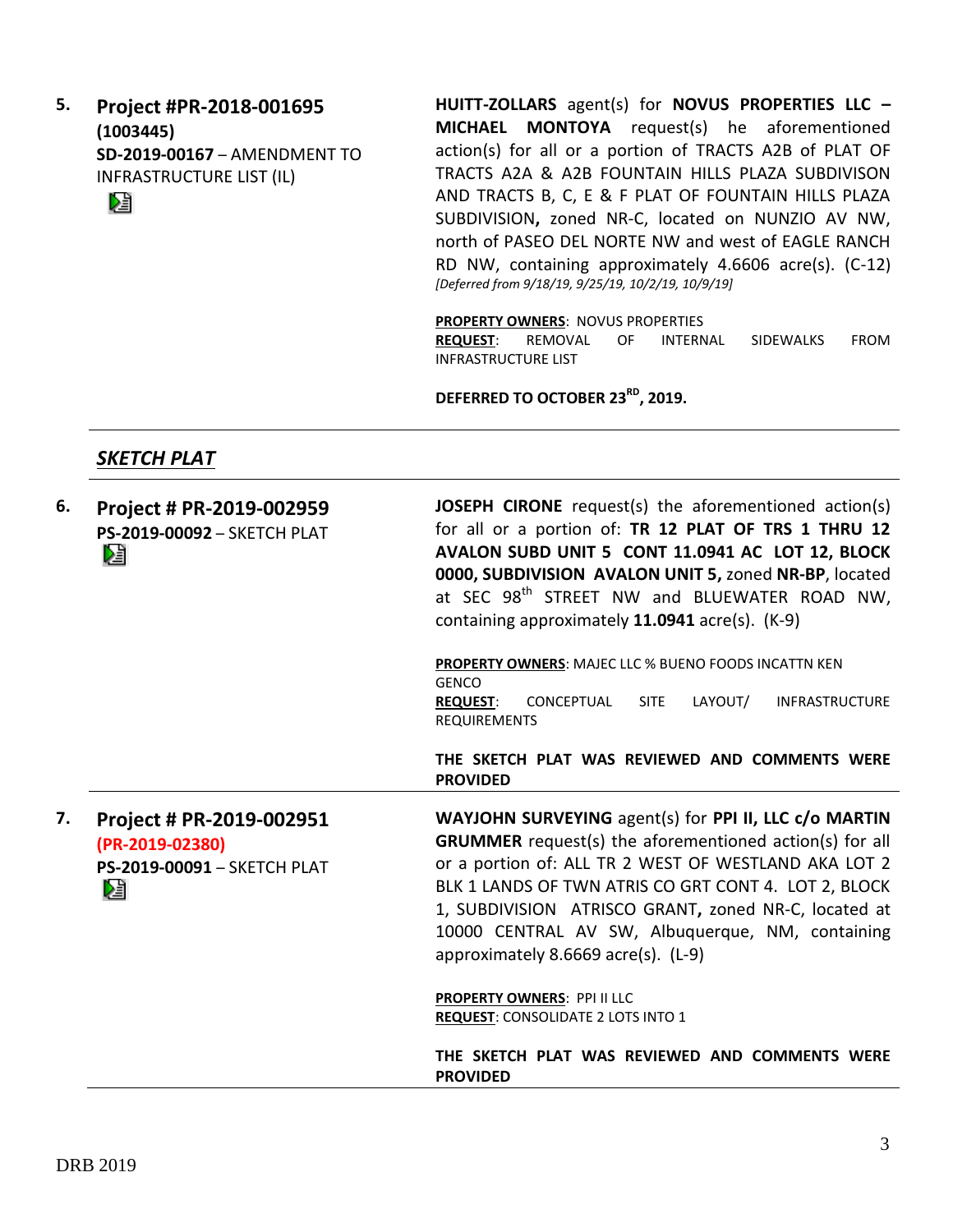| 8.  | Project # PR-2019-002114<br>PS-2019-00093 - SKETCH PLAT<br>ù. | ARCH + PLAND LAND USE CONSULTANTS agent(s) for LA<br>VIDA LLENA request(s) the aforementioned action(s) for all<br>or a portion of: AMENDED PLAT LAND IN SEC 33 T11N R4E<br>LA VIDA LLENA CONT 16,8 937 AC LOT LA VIDA LLENA,<br>zoned R-ML, located at 10501 LAGRIMA DE ORO, containing<br>approximately 16.82 acre(s). (F-21)                                                                                                                                                                   |
|-----|---------------------------------------------------------------|---------------------------------------------------------------------------------------------------------------------------------------------------------------------------------------------------------------------------------------------------------------------------------------------------------------------------------------------------------------------------------------------------------------------------------------------------------------------------------------------------|
|     |                                                               | PROPERTY OWNERS: LA VIDA LLENA<br><b>REQUEST: REPLAT TO GRANT UTILITY EASEMENTS</b>                                                                                                                                                                                                                                                                                                                                                                                                               |
|     |                                                               | THE SKETCH PLAT WAS REVIEWED AND COMMENTS WERE<br><b>PROVIDED</b>                                                                                                                                                                                                                                                                                                                                                                                                                                 |
| 9.  | Project # PR-2019-002964<br>PS-2019-00097- SKETCH PLAT<br>ù.  | <b>BOHANNAN HUSTON INC.</b> agent(s) for <b>CORAZON DEL</b><br>MESA 4, LLC/MDS INSTRUMENTS, LLC request(s) the<br>aforementioned action(s) for all or a portion of: TR 14 BULK<br>LAND PLAT OF MESA DEL SOL TRACTS 1-15 CONT 509.7034<br>AC LOT UNPLATTED, BLOCK<br>0000, SUBDIVISION<br>UNPLATTED/ISLETA CORPORATION zoned PC, located at<br><b>MESA</b><br><b>DEL</b><br>SOL INNOVATION<br>PARK,<br>containing<br>approximately 1779.75 acre(s). (R-15, R-16, S-15, S-16, S-<br>17, T-16, T-17) |
|     |                                                               | PROPERTY OWNERS: MDS INVESTMENTS LLC<br><b>REQUEST: SKETCH PLAT REVIEW</b>                                                                                                                                                                                                                                                                                                                                                                                                                        |
|     |                                                               | THE SKETCH PLAT WAS REVIEWED AND COMMENTS WERE<br><b>PROVIDED</b>                                                                                                                                                                                                                                                                                                                                                                                                                                 |
| 10. | Project # PR-2019-002963<br>PS-2019-00096 - SKETCH PLAT<br>N  | ROBERT TRUJILLO agent(s) for KATHY MANRIQUEZ<br>request(s) the aforementioned action(s) for all or a portion<br>of: * 012 004MONKBRIDGE LOT 12, BLOCK 4, SUBDIVISION<br>MONKBRIDGE ADDN, zoned R-1, located at 307 VERANDA<br>RD NW, Albuquerque, NM, containing approximately 0.386<br>$\arccos(5)$ . (G-14)                                                                                                                                                                                     |
|     |                                                               | <b>PROPERTY OWNERS: MANRIQUEZ KATHY</b><br><b>REQUEST: REPLAT</b>                                                                                                                                                                                                                                                                                                                                                                                                                                 |
|     |                                                               | THE SKETCH PLAT WAS REVIEWED AND COMMENTS WERE<br><b>PROVIDED</b>                                                                                                                                                                                                                                                                                                                                                                                                                                 |